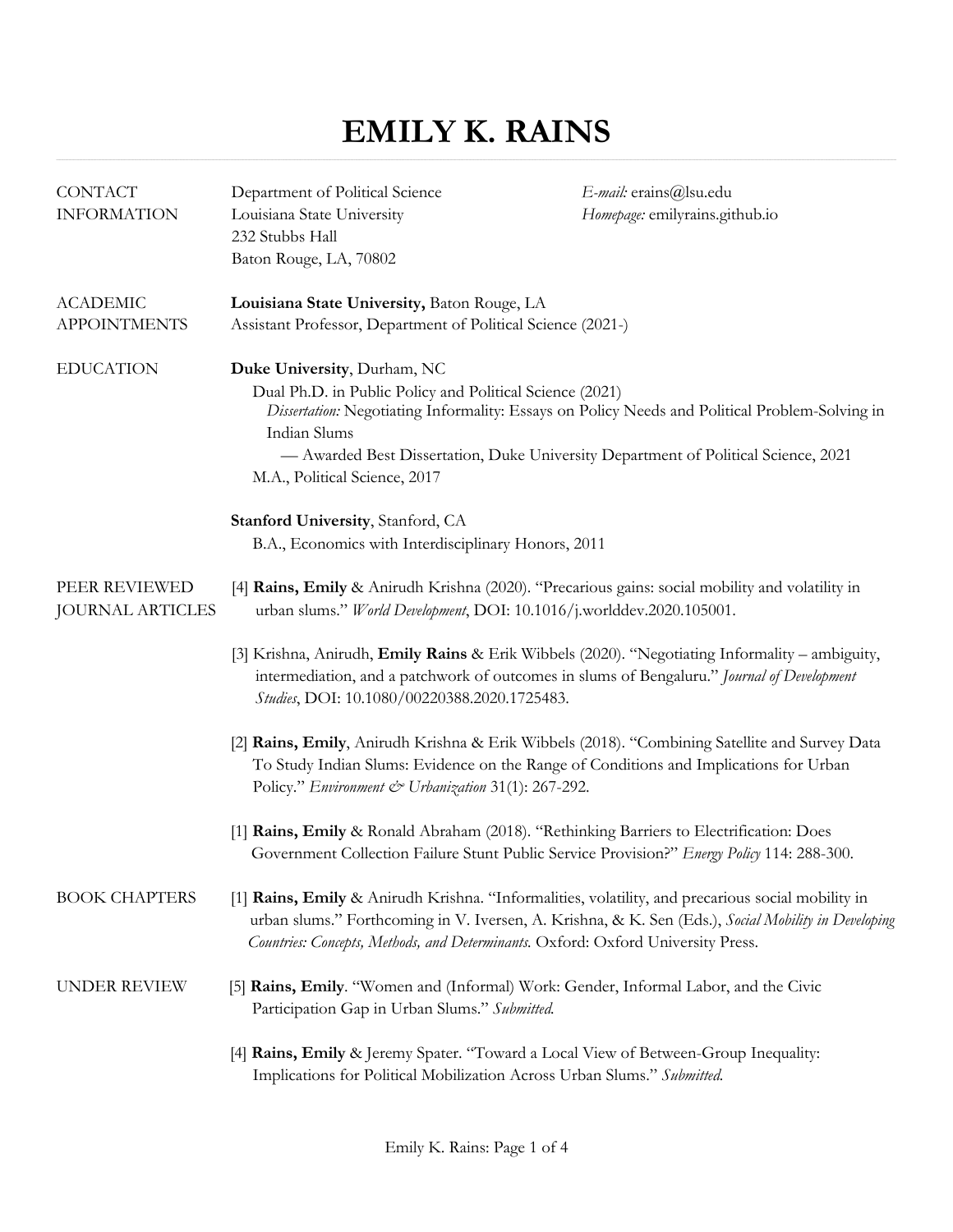|                                       | [3] Krishna, Anirudh, Sujeet Kumar & Emily Rains. "Living in Slums of Patna: Before, During<br>and Beyond the Pandemic." Forthcoming at Journal of Asian Development Research.                                                                                                                                                                                                                                                                                                                                                                                                                                                                                                                                  |
|---------------------------------------|-----------------------------------------------------------------------------------------------------------------------------------------------------------------------------------------------------------------------------------------------------------------------------------------------------------------------------------------------------------------------------------------------------------------------------------------------------------------------------------------------------------------------------------------------------------------------------------------------------------------------------------------------------------------------------------------------------------------|
|                                       | [2] Downs-Tepper, Harlan, Anirudh Krishna & Emily Rains. "A Threat to Life and Livelihoods:<br>Examining the Effects of Covid-19 on Health and Wellbeing in Bengaluru and Patna Slums."<br>Forthcoming at Environment & Urbanization.                                                                                                                                                                                                                                                                                                                                                                                                                                                                           |
|                                       | [1] Rains, Emily & Erik Wibbels. "Informal Work, Risk and Clientelism: Evidence from 223<br>Slums Across India." Conditionally accepted at British Journal of Political Science.                                                                                                                                                                                                                                                                                                                                                                                                                                                                                                                                |
| <b>OTHER</b><br>WRITING               | [4] Krishna, Anirudh & Emily Rains. "India needs policy intervention to uplift its urban poor."<br>LiveMint, October 28, 2020.                                                                                                                                                                                                                                                                                                                                                                                                                                                                                                                                                                                  |
|                                       | [3] Krishna, Anirudh & Emily Rains. "The virus has exposed India's Dickensian urbanization."<br>LiveMint, October 22, 2020.                                                                                                                                                                                                                                                                                                                                                                                                                                                                                                                                                                                     |
|                                       | [2] Downs-Tepper, Harlan & Emily Rains. "A localized approach to address the economic fallout<br>of covid-19." LiveMint, September 23, 2020.                                                                                                                                                                                                                                                                                                                                                                                                                                                                                                                                                                    |
|                                       | [1] Rains, Emily (2017). "Paying for Power: The Political Economy of Energy Insolvency in Bihar,<br>India." In F. Usmani & R. Fetter (Eds.), Energy & Development (Global Energy Access Network<br>Case Studies), Durham: Global Energy Access Network, Duke University.                                                                                                                                                                                                                                                                                                                                                                                                                                        |
| <b>TEACHING</b>                       | Louisiana State University<br>- Politics of Urban Poverty & Development (Honors): Fall 2021<br>- Politics of Gender & Development: Fall 2021                                                                                                                                                                                                                                                                                                                                                                                                                                                                                                                                                                    |
|                                       | Duke University<br>- Urban Poverty & Politics in Developing Countries: Spring 2020                                                                                                                                                                                                                                                                                                                                                                                                                                                                                                                                                                                                                              |
| CONSULTING &<br><b>EMPLOYMENT</b>     | Millennium Challenge Corporation, Urban land tenure evaluation, Mozambique (2019-2020)<br><i>Techo</i> , Survey of informal settlements, Mexico (2018)<br>IDinsight, Research Associate, Bihar, India (2013-2015)<br>Worked as lead associate on a project developing a technical cell embedded in publicly run state<br>energy company. Worked with IDinsight Asia Director on randomized controlled trial<br>measuring the impact of electrification program.<br>Compass Lexecon, Analyst, New York (2011-2013)<br>Worked as research analyst to support Ph.D. Economists and Mathematicians to prepare expert<br>economist testimony in legal cases. Conducted quantitative analyses on secondary data using |
| <b>SELECT</b><br><b>PRESENTATIONS</b> | SAS and Stata.<br>The State of Cities Series, Impact and Policy Research Institute, India (2021)<br>Workshop on Clientelism, London School of Economics (2021)                                                                                                                                                                                                                                                                                                                                                                                                                                                                                                                                                  |
|                                       | Workshop on Clientelism as Electoral Linkage Mechanism, Duke University (2020)<br>Dvara Research Policy Forum, Dvara Research, India (2020)                                                                                                                                                                                                                                                                                                                                                                                                                                                                                                                                                                     |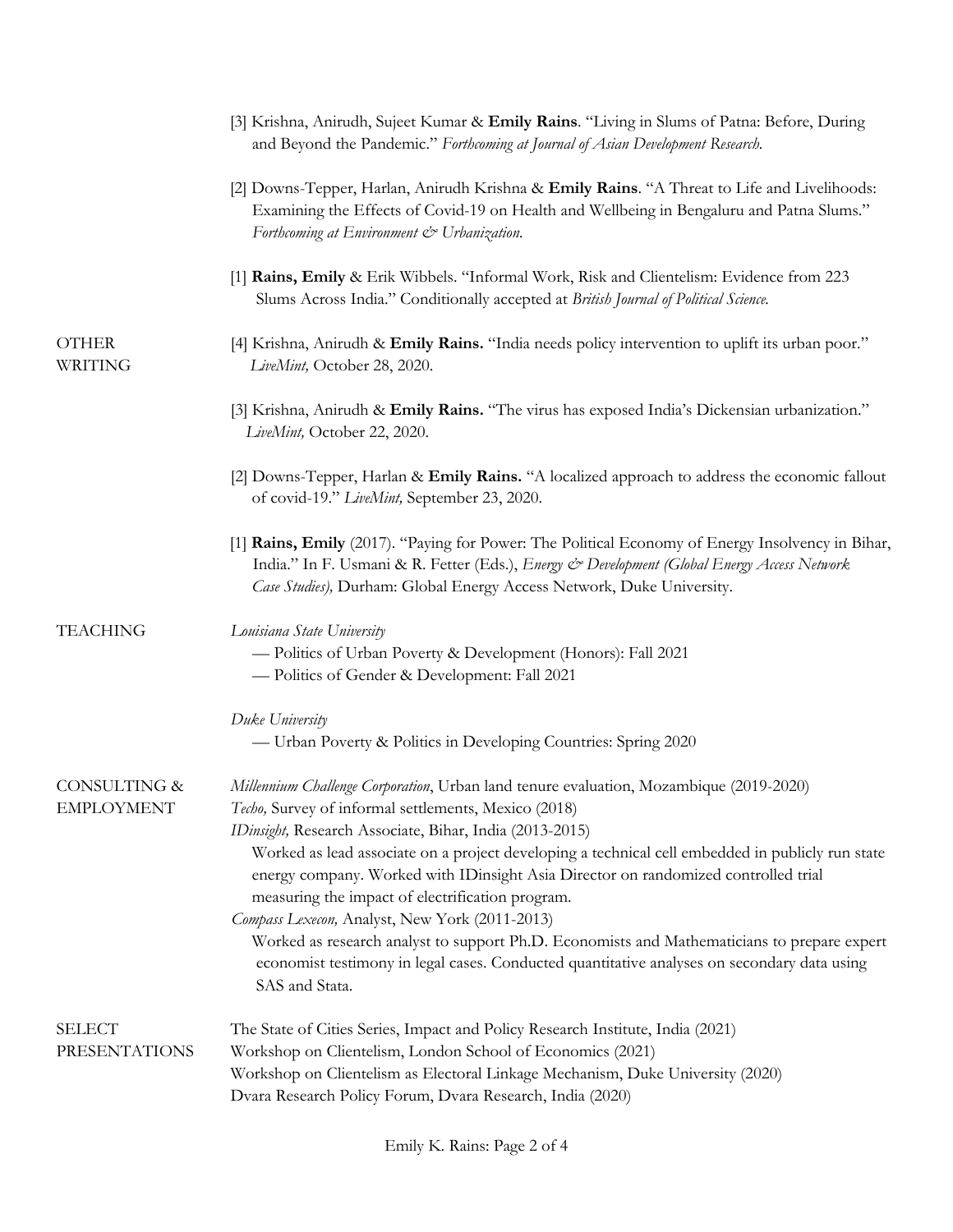|                    | American Political Science Association Annual Meeting (2018, 2019, 2020, 2021)                      |  |
|--------------------|-----------------------------------------------------------------------------------------------------|--|
|                    | Sustainability and Development Conference, University of Michigan (2019)                            |  |
|                    | Workshop on Social Mobility in Developing Countries, UNU-WIDER, Finland (2019)                      |  |
|                    | Population Association of America Annual Meeting (2018)                                             |  |
|                    | Midwest Political Science Association Annual Meeting (2017, 2018)                                   |  |
|                    | Conference on Entangled Urbanization, Rockefeller Foundation, Italy (2017)                          |  |
|                    | Cambridge Studies in Comparative Politics Book Manuscript Workshop, Duke University (2017)          |  |
|                    | Health and Society in South Asia Conference, University of Pennsylvania (2017)                      |  |
|                    | International Growth Centre India Development Policy Conference, India (2016)                       |  |
|                    | Workshop on Urban Poverty in Developing Countries, Duke University (2016)                           |  |
|                    |                                                                                                     |  |
| <b>FELLOWSHIPS</b> | Outstanding Dissertation Award, Duke University Department of Political Science, 2021               |  |
| <b>AND AWARDS</b>  | Duke Center for the Study of Philanthropy and Voluntarism, 2020 (\$12,770)                          |  |
| (ABOVE \$5,000     | Bass Instructional Fellowship: Instructor of Record, 2019 (\$11,925)                                |  |
| SPECIFIED)         | UNU-WIDER Award to Develop Book Chapter, 2019 (\$5,000)                                             |  |
|                    | Walter Molano and Alona Evans Research Grant, 2019, 2020                                            |  |
|                    | International Dissertation Travel Award, 2019                                                       |  |
|                    | James B. Duke International Research Fellowship, 2018 (\$25,370)                                    |  |
|                    | Duke India Initiative Student Research Funding Grant, 2018                                          |  |
|                    | Bass Connections Student Research Funding Grant, 2018                                               |  |
|                    | Duke University Graduate Summer Research Fellowship, 2016, 2017, 2018, 2020 (\$5,500)               |  |
|                    | Population Research Institute Travel Award, 2018                                                    |  |
|                    | Center for International and Global Studies Travel Award, 2018                                      |  |
|                    | Global Energy Access Network Award to Develop Case Study, 2017                                      |  |
|                    | Sanford School Ph.D. Small Grants Award, 2015, 2016, 2017, 2018, 2019                               |  |
|                    | Social Science Research Institute Education and Human Development Scholar, 2016                     |  |
|                    |                                                                                                     |  |
| PROFESSIONAL       | University service:                                                                                 |  |
| <b>SERVICE</b>     | Graduate Research Workshop Organizer (2018-2019)                                                    |  |
|                    | Student Representative to Ph.D. Executive Committee (2017-2018)                                     |  |
|                    | Bass Connections Student Advisory Council Member (2017-2018)                                        |  |
|                    | Duke Development Lab Member (2016-2021)                                                             |  |
|                    | Duke Women's Center Mentoring Program (2016-2017)                                                   |  |
|                    | Sanford School Ph.D. Program Distinguished Speaker Committee Co-chair (2016-2017)                   |  |
|                    | Bass Connections Nominee for Outstanding Mentorship (2017)                                          |  |
|                    | Sanford EQUITY Fellow for Racial Equity Training (2016)                                             |  |
|                    | Reviewer:                                                                                           |  |
|                    | World Development, Environment and Planning: Urban Analytics and City Science, Energy Policy        |  |
|                    |                                                                                                     |  |
| <b>FIELDWORK</b>   | India: 2008 (Karnataka), 2013-2015 (Bihar), 2015 (Bihar, Rajasthan, Delhi), 2016 (Bihar, Rajasthan, |  |
| <b>EXPERIENCE</b>  | Maharashtra, Delhi), 2017 (Karnataka, Delhi), 2018 (Karnataka), 2019 (Bihar, Rajasthan)             |  |
|                    | Mozambique: 2019                                                                                    |  |
|                    | Zambia: 2013                                                                                        |  |
|                    | Tanzania: 2010                                                                                      |  |